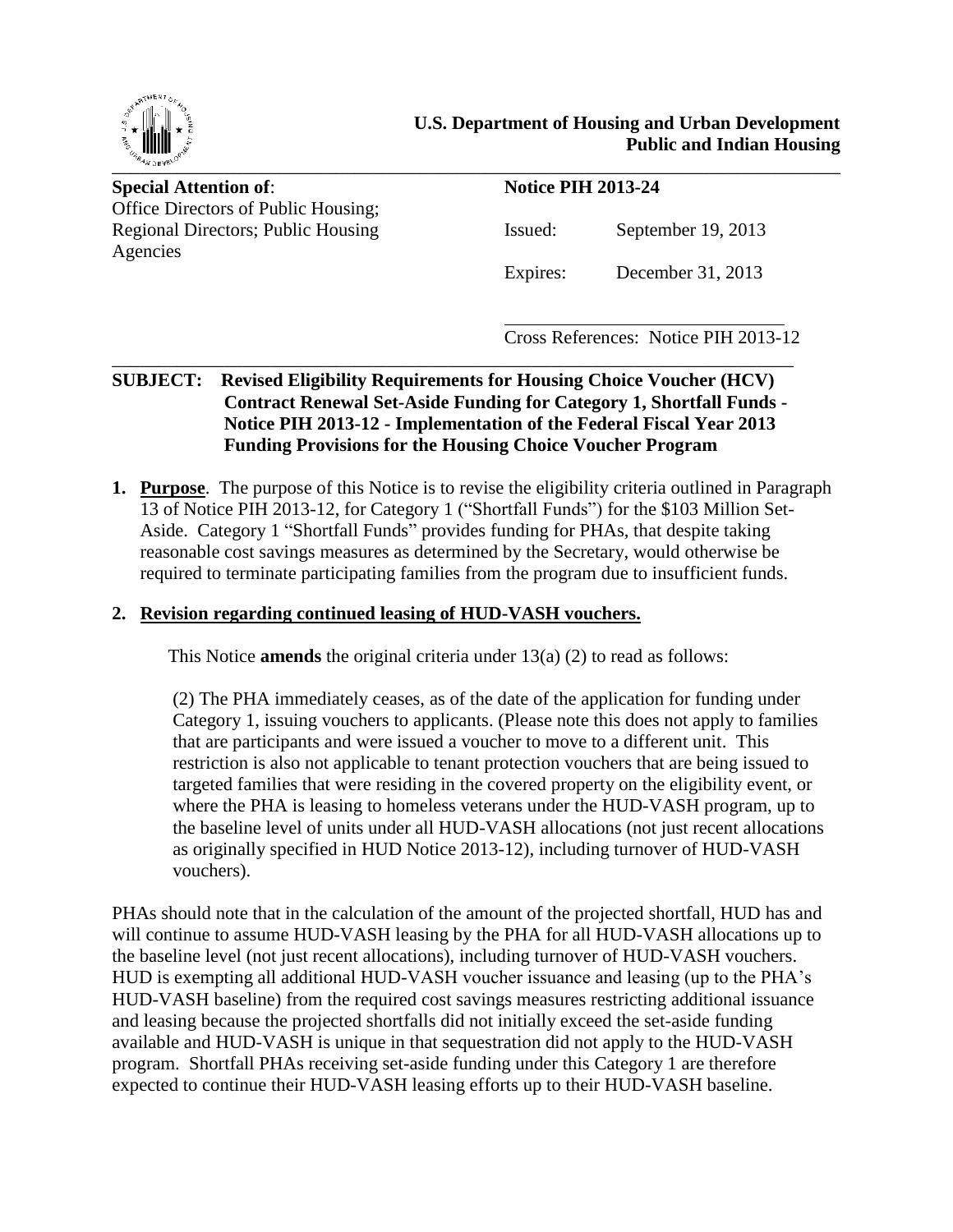With regard to future set-aside funding requests, the Department may take the PHA's available 2013 HUD-VASH funding into account when making adjustments for HUD-VASH leasing, depending on the availability of remaining set-aside funds. PHAs that have concerns regarding the impact of continued HUD-VASH leasing on their ability to prevent terminations in 2013 should contact the Office of Housing Voucher Program's Management and Operations Division (MOD) at 202-708-0477 for assistance.

#### **3. Revision concerning the timing of the rescinding of vouchers.**

Section 13 is also amended with respect to PHAs that are applying for shortfall funding under Category 1.

In the original Notice PIH 2013-12, PHAs had to certify that they had rescinded or immediately rescinded, following receipt of HUD's April 26, 2013 letter, any vouchers remaining on the street that were issued to applicant families on or after April 1, 2013 and had stopped leasing those rescinded vouchers.

However, it is conceivable that as a result of variances between the reasonable assumptions used earlier in the year to forecast a PHA's shortfall risk and the actual costs incurred in the ensuing months, a PHA that was not projected to be in a shortfall position in April may now find themselves at significant risk. Such a PHA may not have had any cause in April to cease issuing vouchers and rescind vouchers that were issued to families on or after April 1<sup>st</sup>, yet due to factors, such as a decrease in the normal rate of attrition or spikes in per-unit costs, the PHA may now be facing a potential shortfall. HUD is therefore revising the eligibility criteria for subsequent applications in order to allow agencies in that position to apply for setaside funding.

This means that PHAs that were not in a confirmed shortfall position earlier in the year, and, as a result, did not cease issuing vouchers and rescind vouchers following receipt of HUD's April  $26<sup>th</sup>$  letter but still managed their program in a reasonable and responsible manner, may now apply for funding under Category 1, and applications will be reviewed on a case-by-case basis. In order to be eligible for set-aside funding, the PHA must have ceased issuing vouchers and must have rescinded all vouchers on the street, regardless of the voucher issuance date, prior to submitting its application. (See the complete eligibility requirements, including the exceptions that apply to issuing and rescinding vouchers, below in section 4.)

## **4. Revised Application Criteria for Category 1 - Shortfall Funds (Priority 1). To be eligible for funding under this category the PHA must meet the revised criteria outlined in a. (1) through (5) below and must submit the following documentation:**

a) Attachment A – Application for Category 1-Shortfall Funds and PHA Certification of Reasonable Cost Savings Measures Undertaken to Prevent Termination of HCV Participants Due to Insufficient Funds (Revised Attachment A is provided in this Notice) which certifies the following:

(1) At the time of application, the PHA is working with the HUD Shortfall Prevention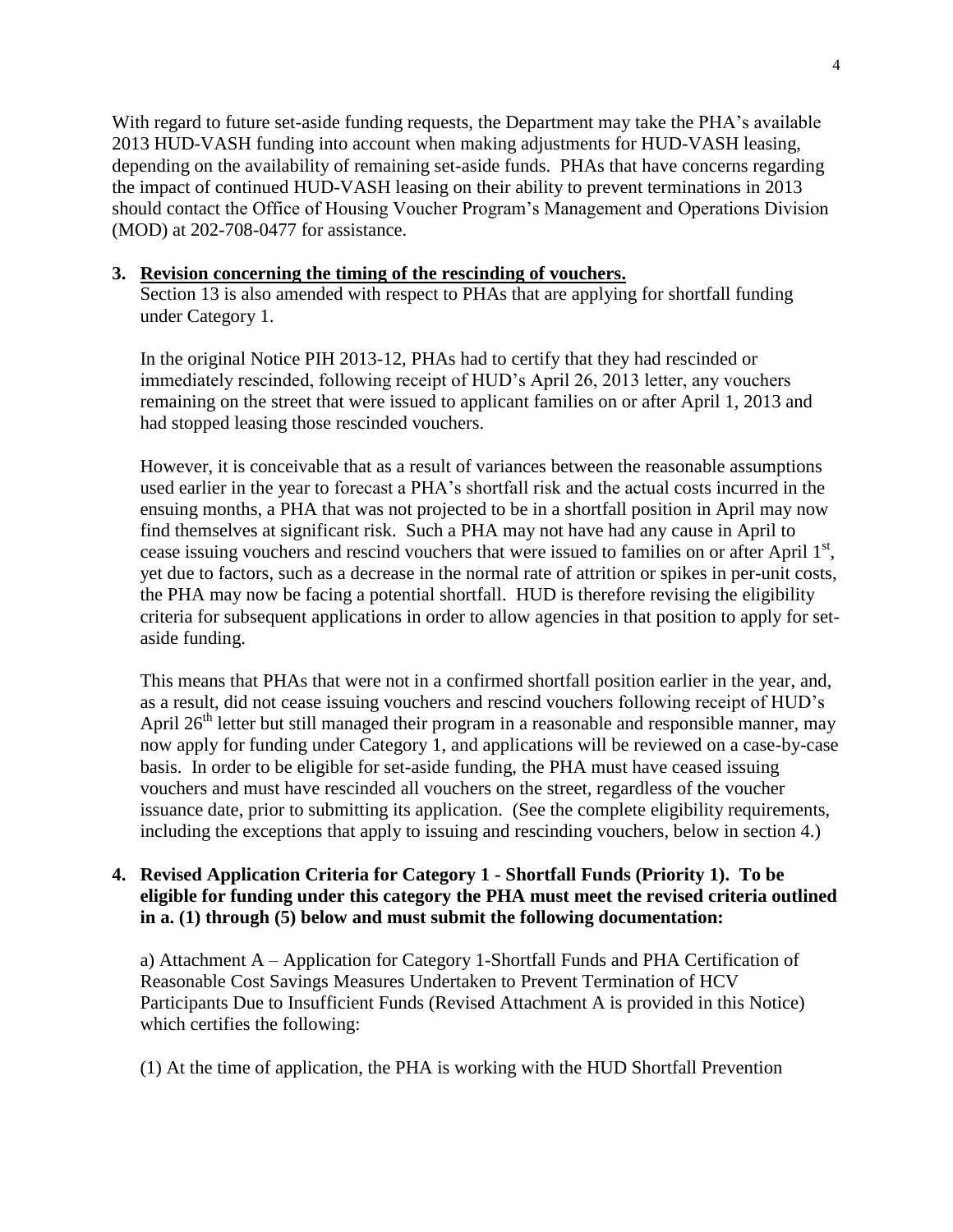Team (SPT) and SPT has confirmed the PHA is in a shortfall position. (PHAs that are not currently working with the SPT but believe they are in a shortfall position should immediately contact their HUD Field Office for assistance.)

(2) The PHA has ceased issuing vouchers to applicants. (Please note this does not apply to families that are participants and were issued a voucher to move to a different unit. This restriction is also not applicable to tenant protection vouchers that are being issued to targeted families that were residing in the covered property on the eligibility event, or where the PHA is leasing to homeless veterans under the HUD-VASH program, up to the baseline level of units under all HUD-VASH allocations (not just recent allocations), including turnover of HUD-VASH vouchers.) (Amended language per Paragraph 2 above.)

(3) The PHA has rescinded any vouchers remaining on the street that were issued to applicant families and has stopped leasing those rescinded vouchers. Note this does not apply to vouchers issued under the two exceptions noted in (2) above. In addition, PHAs may enter into PBV HAP contracts for units that were under AHAP as of the application date and still meet this condition.

(4) The PHA has ceased or immediately ceases to absorb portable vouchers.

(5) In regard to project-based voucher (PBV) HAP contracts, vouchers are not issued to a family that wants to voluntarily move. (However, if a unit becomes vacant, the PBV unit shall be filled with a family from the waiting list.)

## **5. Submission of Revised Attachment A and Submission Timelines.**

PHAs applying for funds under Category 1, Shortfall Funds, must use the **Revised Attachment A of this Notice** - PHA Application for Category 1, Shortfall Funds and PHA Certification of Reasonable Cost Savings Measures Undertaken to Prevent Termination of HCV Participants Due to Insufficient Funds. The application period will remain open indefinitely and is subject to funding availability. Applications will be evaluated and funded on a first-come, first-serve basis, as the funds are limited. Note that HUD will use its discretion to reduce PHA awards in the event that the award plus renewal funding significantly exceeds need by the end of the calendar year.

PHAs applying under the **revised** criteria for Category 1 may choose between submitting requests via electronic mail (e-mail) or via regular mail but **shall not submit their request(s) using both methods** as this would result in duplicate applications for the same funds and may delay HUD's review and processing of the request(s).

#### **Electronic Mail (email) Requests:**

PHA requests, with the appropriate signed **Revised Attachment A** may be submitted to the Department at the following mailbox:

[2013Set-AsideApplications@hud.gov](mailto:2013Set-AsideApplications@hud.gov)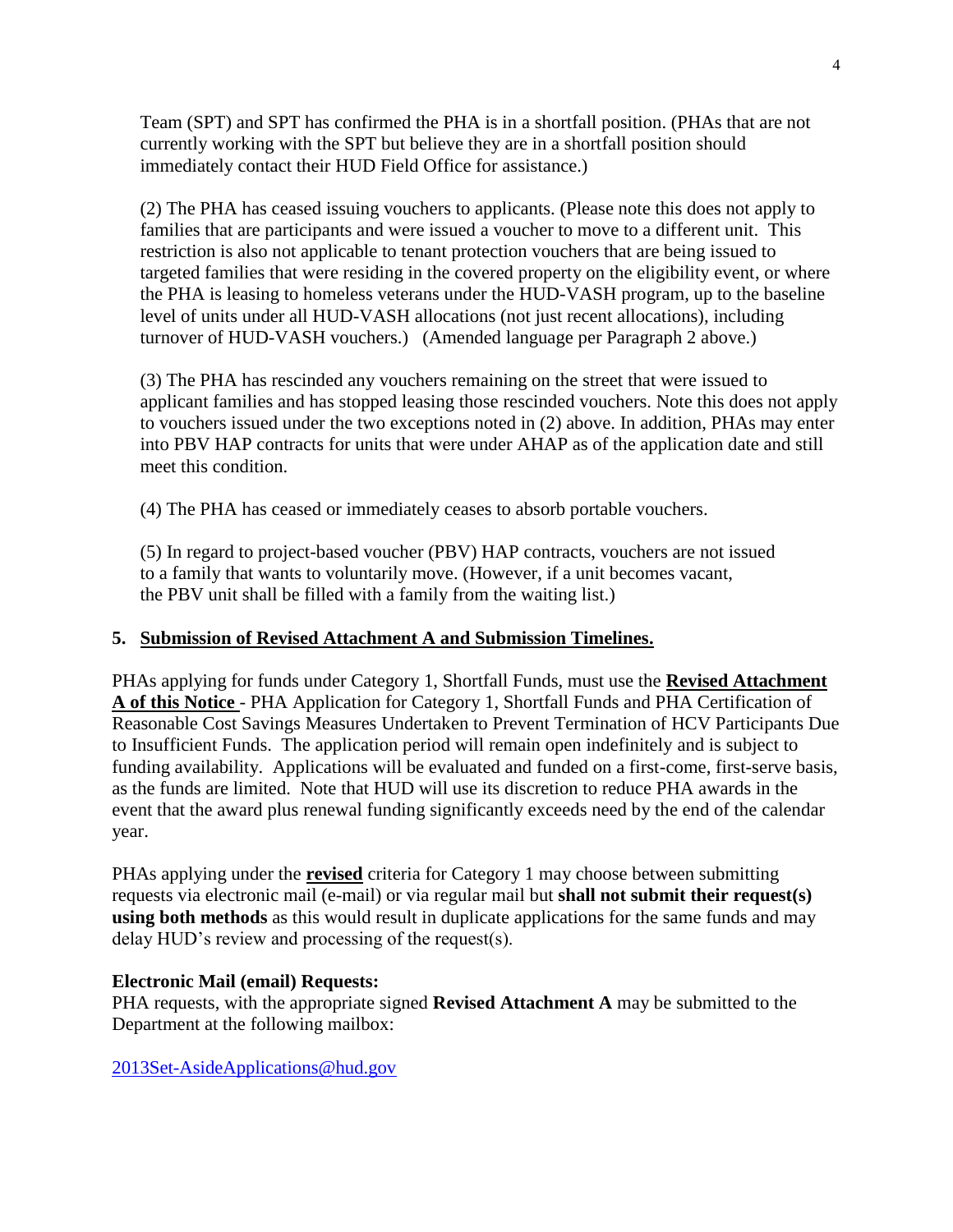The subject line of the e-mail must include the following: **PHA#, 2013 Set-Aside Application** (Example: XX123, 2013 Set-Aside Application)

#### **OR**

#### **Hard Copy Requests via Mail:**

PHA requests, with the appropriate signed **Revised Attachment A** can be submitted to the Department at the following physical address:

**U.S. Department of Housing and Urban Development Office of Housing Voucher Programs Attn: Miguel A. Fontanez, Director, Financial Management Division Room 4222 451 7th Street, S.W. Washington, DC 20410**

If your PHA choses to submit via hard copy, it is recommended that requests be sent using overnight mail (USPS Express Mail, UPS, Fed Ex, DHL, etc.) that requires signature upon delivery. Hand delivered or standard delivery mail will be accepted; however, it is important to note that non expedited mail (including Priority Mail from the Postal Service) has no guaranteed delivery time and is subject to the Department's security screening, which can delay delivery. Requests will only be accepted at the above locations (email box or physical address only); requests delivered to other locations **will not** be accepted. Faxes **will not** be accepted.

#### **Paperwork Reduction Act**.

The additional information collection requirements contained in this document are approved by the Office of Management and Budget (OMB) under the Paperwork Reduction Act of 1995 (44 U.S.C. 3501-3520). The OMB control number is 2577-0169. In accordance with the Paperwork Reduction Act, HUD may not conduct or sponsor, and a person is not required to respond to, a collection of information unless the collection displays a currently valid OMB control number.

#### **Further Information**.

Any questions concerning this Notice should be directed to the Housing Voucher Financial Management Division, Office of Public Housing and Voucher Programs, at (202) 708-2934 (this is not a toll-free number). Persons with hearing or speech impairments may access these numbers via TTY by calling the toll-free Federal Information Relay Service at (800) 877-8339.

> $\sqrt{s/}$ Sandra B. Henriquez, Assistant Secretary for Public and Indian Housing